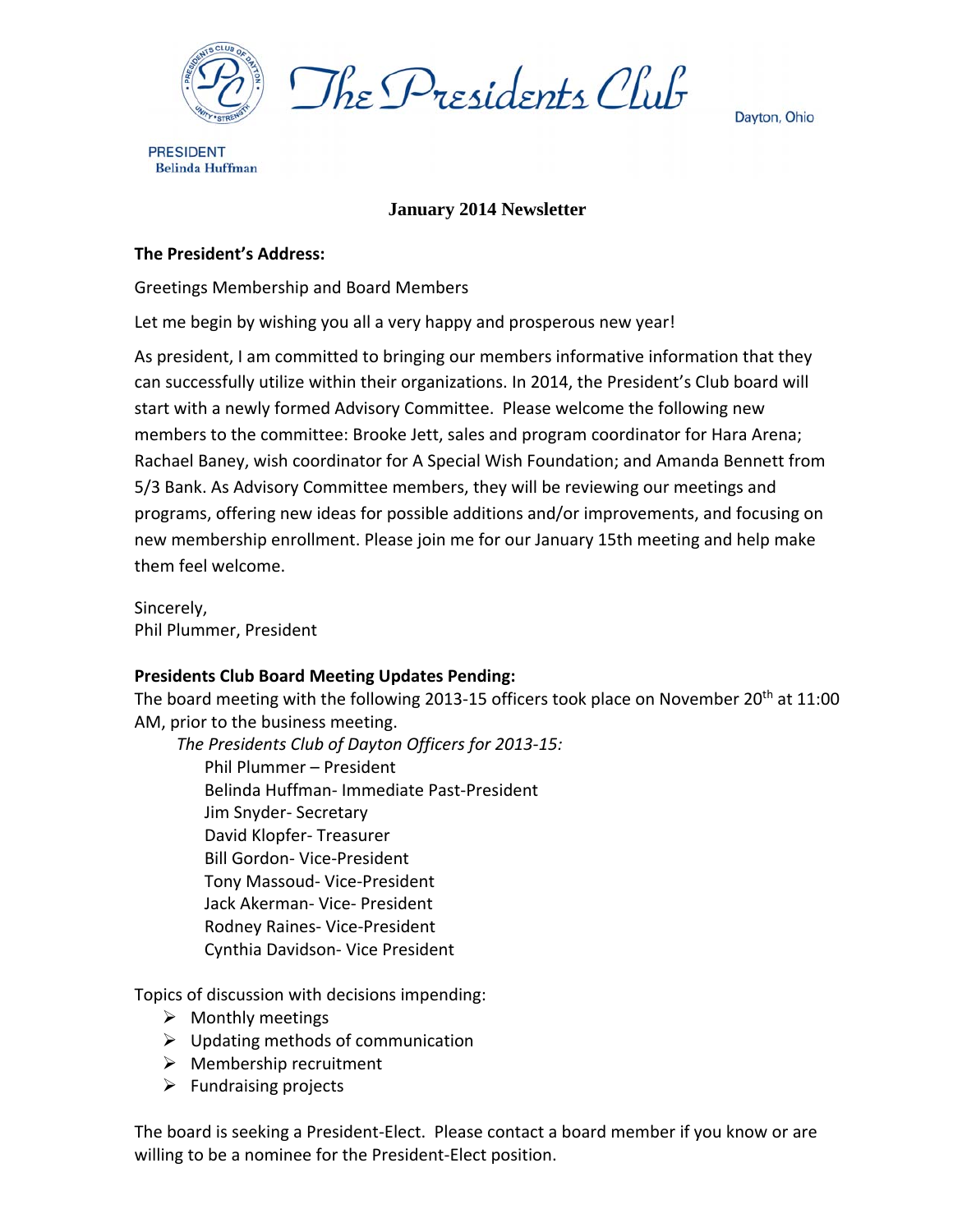### *Website Update/Michael Leibold:*

- Remember to
	- o send your sponsored activities.
	- o subscribe for the PC newsletter.
	- o use the website for registering your events.

Mike Leibold at mleibold@presidentsclubdayton.org

## **Presidents Club Meetings:**

At the November meeting, our guest speaker provided ideas for recruiting diverse club members.

*Mark Engling, Volunteer Chair, Generation Dayton,* presented the purpose of Generation Dayton as being a diverse organization of talented young professionals who live and work in the Dayton region to meet, network, learn, grow and to be an integral component of the future success of Dayton. Mark agreed Generation Dayton and The Presidents Club of Dayton have a potential partnership that will assist our memberships grow. We will keep you updated on the progress.

# *Important!! Next business meeting is January 15th at 12 noon at the Dayton Masonic Center with a special recognition!!*

Millie Sadauskas retired January 3, 2014 after 37 years of employment at The Dayton Area Chamber of Commerce. During her many years at the DACC, Millie provided services for The Presidents Club of Dayton in the organization of the CLOH luncheon, Volunteer of Year Award Breakfast, mailings of newsletters and other correspondences. She has always been compassionate about community service and being of assistance in any possible way. We will truly miss Millie and would like to express our sincere gratitude at this upcoming meeting.

It would be wonderful if each club president could attend to join us in honoring Millie as we present her with a plaque to show our appreciation. If unable to attend, please request another member of your club to attend in your behalf. Also, extend this invitation to your membership as the invitation is open to all past presidents and anyone else who would like to come. I know Millie will be pleasantly surprised to receive this recognition.

RSVP is not necessary but requested to help the Dayton Masonic Center with food. RSVP to me, Belinda Huffman at **belinda616@aol.com** or 937-974-2700. A lunch buffet or menu to order from will be offered. If you plan to have lunch, we suggest arriving at least 15 minutes early.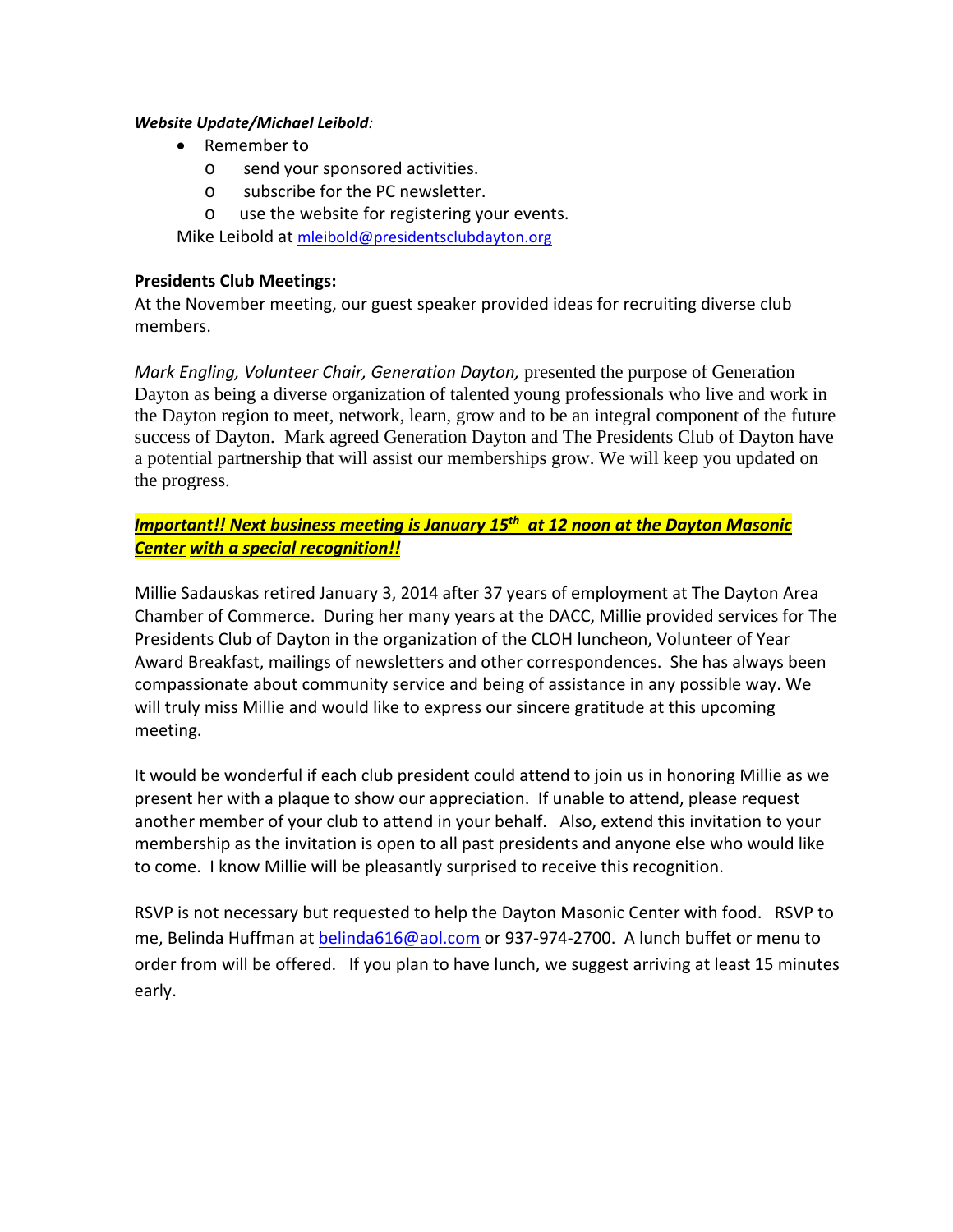## **Save the Dates for the following President Club's activities:**

- $\triangleright$  The Presidents Club business meeting is the third Wednesday of each month.
- $\triangleright$  The Bob Chiles Golf Classic MMAA/PC will be on May 9, 2014
- Volunteer of the Year Recognition Breakfast‐ May 15, 2014 at 7:00 AM at the Presidential Banquet Center

The Presidents Club of Dayton Board Members and I look forward to seeing you at the events listed above!

Belinda Huffman, Past President belinda616@aol.com or Cell‐937‐974‐2700 January 2014 Newsletter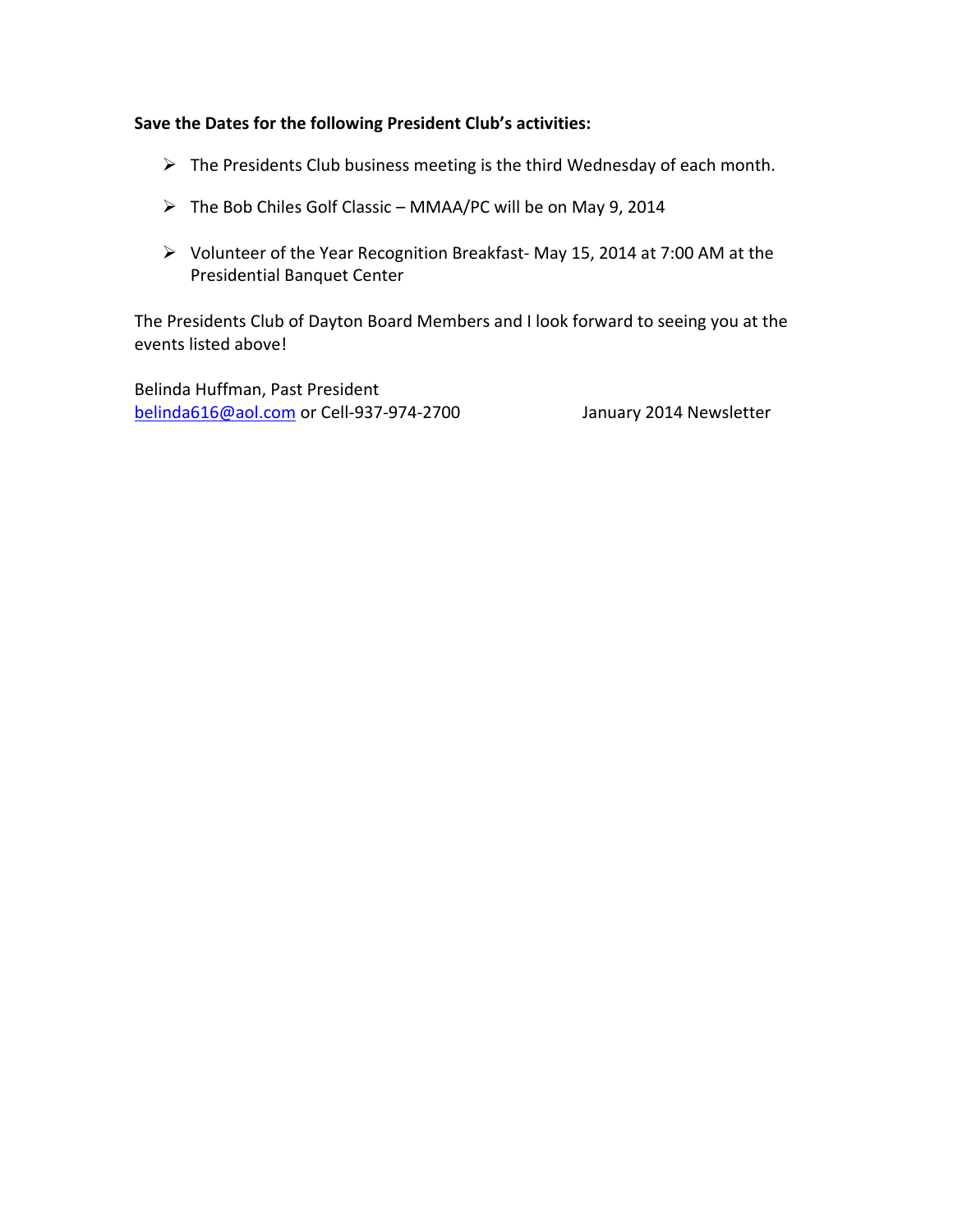The Presidents Club of Dayton has partnered with North American Power as a fundraiser. Each person who signs up their electric and now gas bill under www.napower.com/daytonpresidentsclub The Presidents Club of Dayton receives funds every time the bill is paid.

North American Power has a **Pay It Forward Promotion** and it's by far the biggest and most rewarding promotion they've ever offered!

# **How the Pay It Forward Promotion Works**



Refer **greenelectric™** or **cleangas**™ Customers to sign up under your registered club, which is registered under The Presidents Club of Dayton. NAP created an exciting new sharing tool that can help you share all of the benefits of being a Customer! **Download the New Tool** www.napower.com



All new Customers that enroll from January 7th - January 31st will have two full calendar days from the date they join under your community service club to refer two **greenelectric™** or **cleangas**™ Customers and receive a \$100 check from North American Power once those Customers are accepted by their utility.



Continue to share with friends and family throughout the month of January and **Pay It Forward** by helping them refer their friends. In the meantime, your club is gaining the profit from continual referrals.

# **\$50 Welcome Bonus Extended to February 28, 2014**

As if this opportunity isn't exciting enough, they also are bringing back their **\$50 Customer Welcome Bonus** through February 28, 2014! This means you can offer your friends and family an opportunity to try their service and receive a \$50 Welcome Bonus! It's a no-brainer! Don't hesitate to start sharing and taking advantage of the most powerful promotion in North American Power history!

For more information, contact Tony Massoud at tmassoud211@cs.com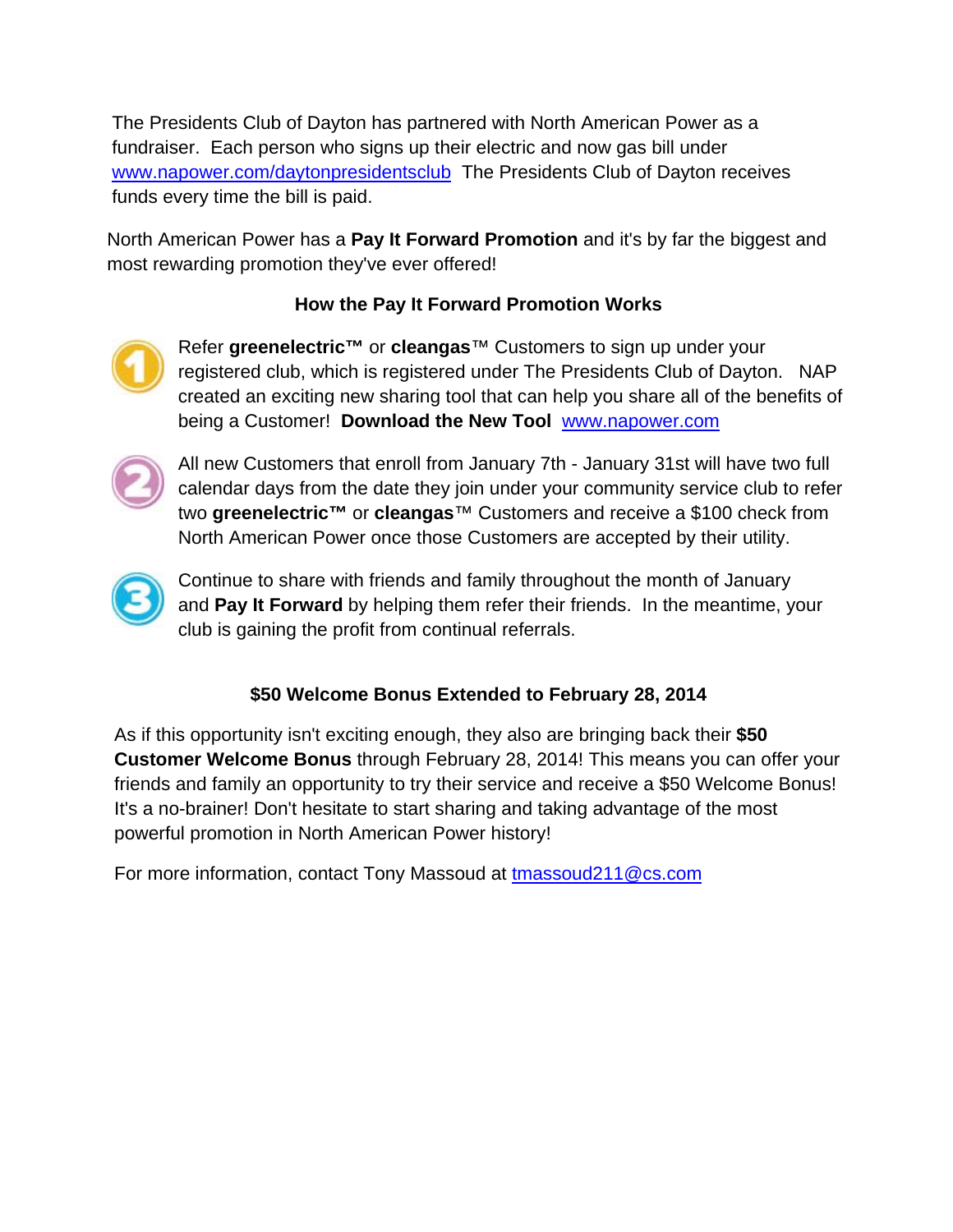

Dayton, Ohio

**PRESIDENT Belinda Huffman** 

# **February 2014 Newsletter**

## **The President's Address:**

Greetings Members,

I am excited to announce that we are sponsoring non‐for‐profit compliance training through the Attorney General's Office. Training will be held on March 12<sup>th</sup> at Amber Rose. I encourage all of our members to attend. Additional information provided in the newsletter.

Also, we are looking for sponsorships and golfers for our annual golf outing on May 9, 2014. Please see the attached brochure for details.

I hope you can join use at our next business meeting on February 19, 2014 at Noon.

Sincerely,

Phil Plummer President

## **Presidents Club Board Meeting Update:**

The officers retreat meeting took place on February 10, 2014 at 6PM at Shen's Restaurant. There was discussion and planning of the upcoming business meetings and special events. In taking Presidents Club of Dayton members suggestions into consideration, we are focusing on providing our members additional valuable networking opportunities and events.

The board members will be enhancing the website to secure membership information and be the source for applications, registrations and when applicable, payment. Please visit the website. Any suggestions are welcome.

## *Website Update/Michael Leibold:*

- Remember to
	- o send your sponsored activities.
	- o subscribe for the PC newsletter.
	- o use the website for registering your events.

Mike Leibold at mleibold@presidentsclubdayton.org

The board continues to seek a President‐Elect. Please contact a board member if you know a nominee or willing to be nominated for the President‐Elect position.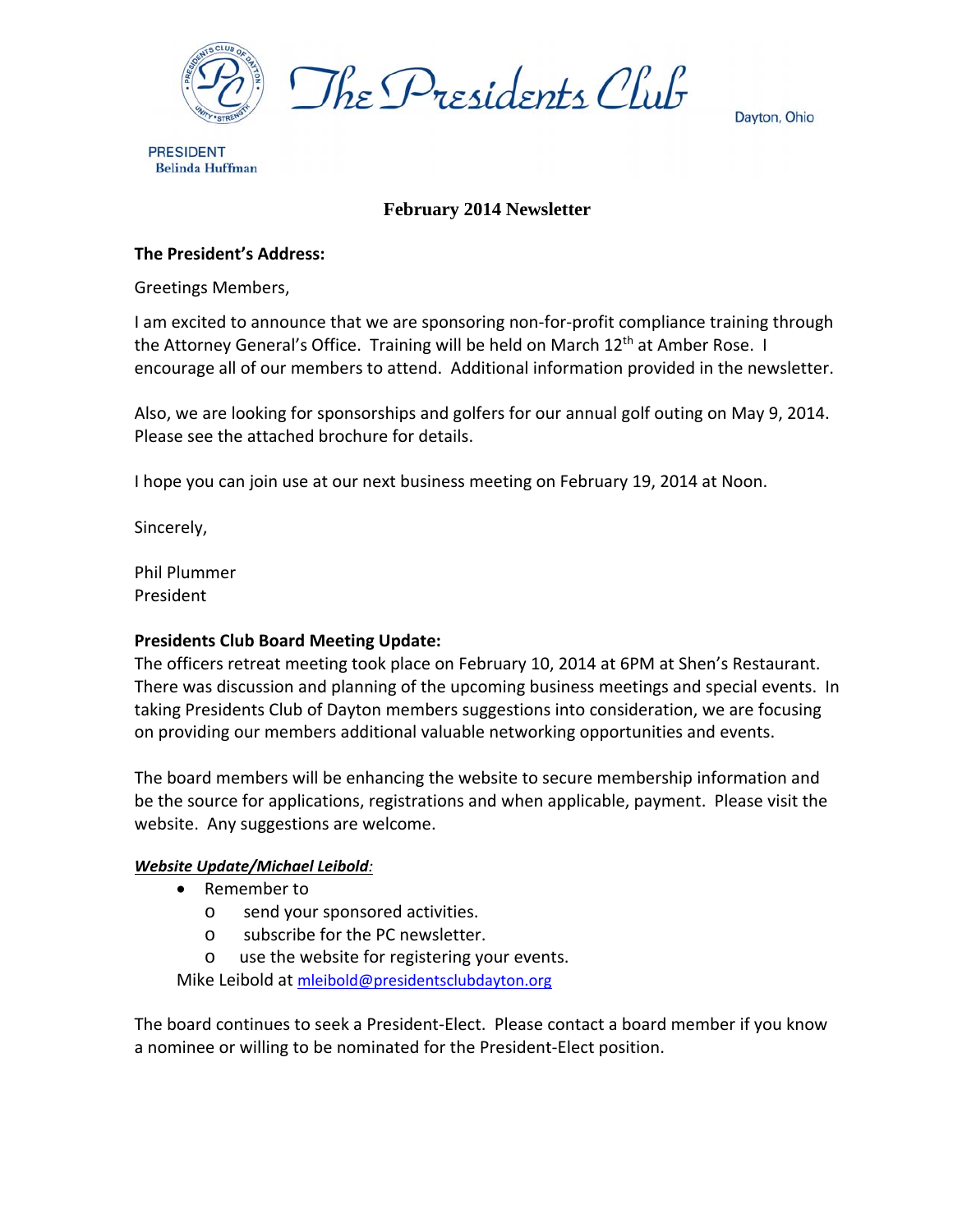## **Presidents Club Meetings:**

At the January 2014 meeting, our guest speaker provided information on the future of health care.

*Ron Klenk, Premier Agent of Connect2Docs* presented on convenient, affordable healthcare. AmeriDoc has U.S. based physicians available immediately to answer questions, offer second opinions, and provide advice for minor medical conditions by phone. There are many more services to hear about. You may contact Ron at 937-414-0891 or ronklenk@connect2docs.com

*Next business meeting is February 19th at 12 noon at the Dayton Masonic Center with a special speaker and door prize.* 

## **Save the Dates for the following President Club's activities:**

## *A SPECIAL EVENT YOU DON'T WANT TO MISS on March 12th!!*

## **IS YOUR SERVICE CLUB OR ORGANIZATION IN COMPLIANCE??**

If your organization has not completed the Attorney General online reporting, it is possible you are noncompliant. The Presidents Club of Dayton, Inc. is holding an important training for all non‐profit service organizations.

Beth Short, Director of Charitable Law Section of the Attorney General's office will present on the topics:

- Board Governance
- Attorney General Online Reporting Requirements
- Conflict of Interest

The training will be held on **March 12, 2014** from 11:00AM‐ 12PM at Amber Rose Restaurant, 1400 Valley St. Dayton, OH 45404. The event is free with lunch available for purchase.

There is seating for 120 and is being offered to all non‐profit service organizations in Dayton. So please RSVP by March 1, 2014 to Cindy Davidson, Vice‐President of The Presidents Club of Dayton at CLDavidson629@aol.com

- $\triangleright$  The Presidents Club business meeting is the third Wednesday of each month.
- $\triangleright$  The Bob Chiles Golf Classic MMAA/PC will be on May 9, 2014. See the attached brochure.
- Outstanding Volunteer of the Year Recognition Breakfast‐ May 15, 2014 at 7:00 AM at the Presidential Banquet Center. More information coming.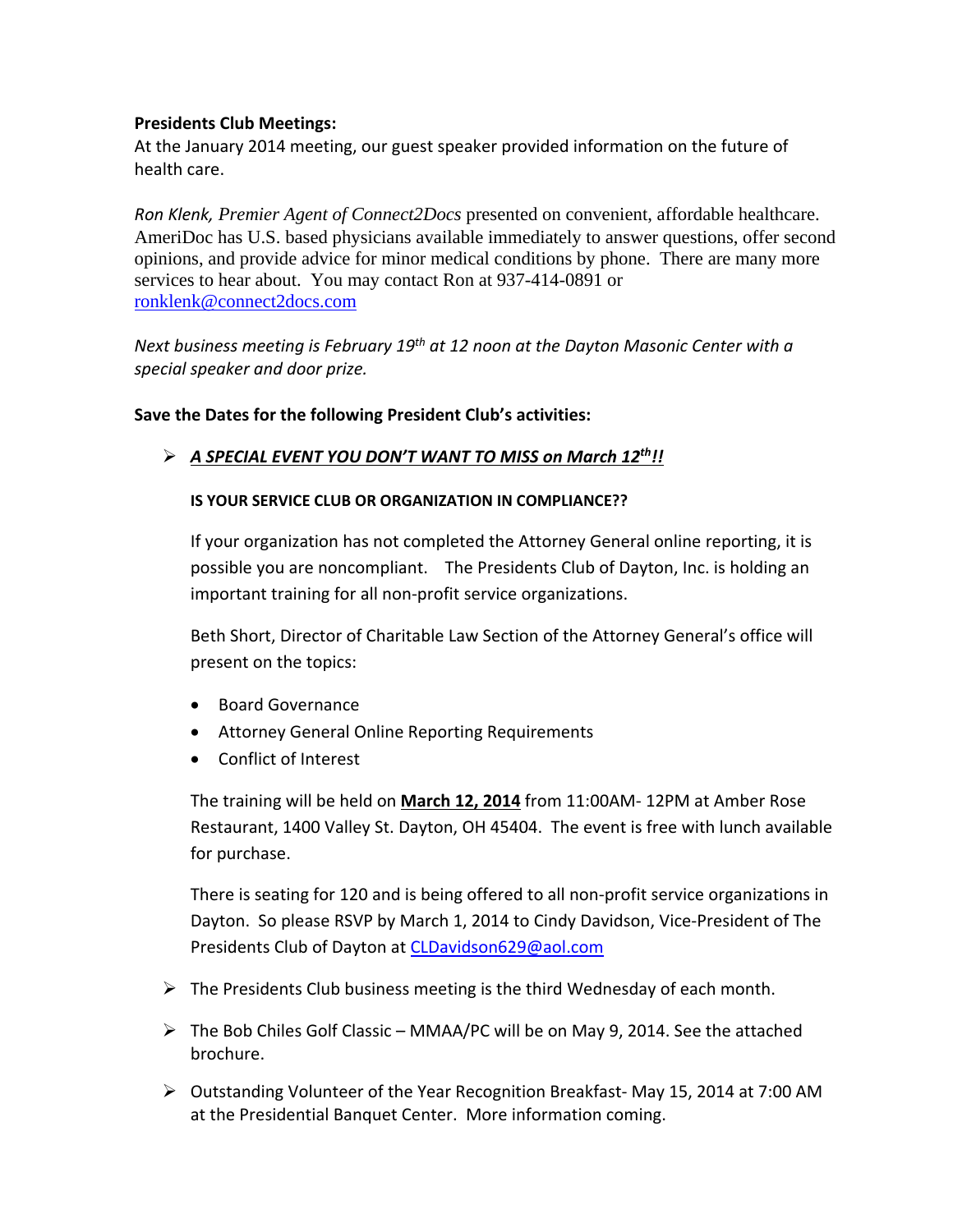The Presidents Club of Dayton Board Members and look forward to seeing you at the events listed above!

*The Presidents Club of Dayton Officers for 2013‐15:* Phil Plummer – President Belinda Huffman‐ Immediate Past‐President Jim Snyder‐ Secretary David Klopfer‐ Treasurer Bill Gordon‐ Vice‐President Tony Massoud‐ Vice‐President Jack Akerman‐ Vice‐ President Rodney Raines‐ Vice‐President Cynthia Davidson‐ Vice President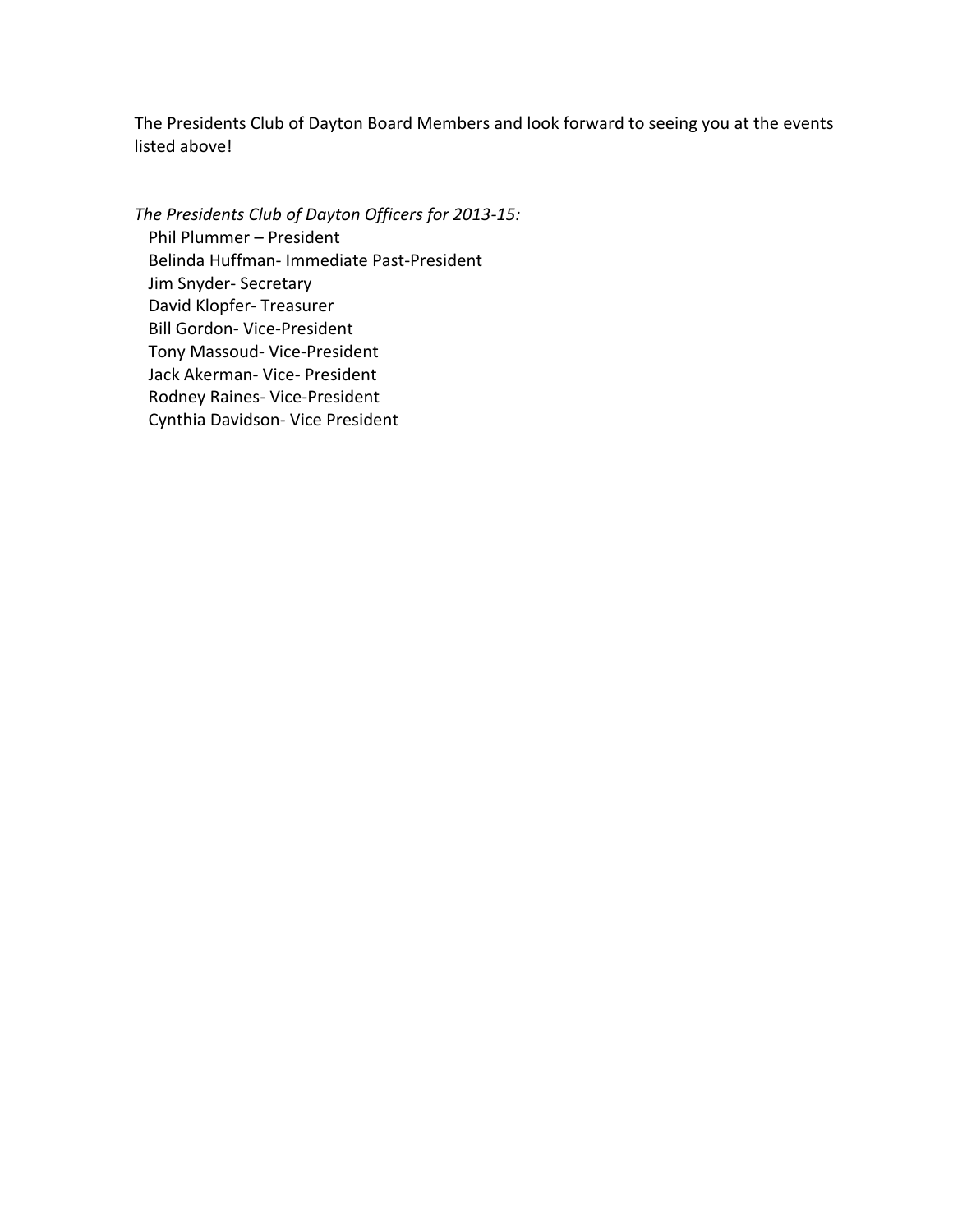The Presidents Club of Dayton has partnered with North American Power as a fundraiser. Each person who signs up their electric and now gas bill under www.napower.com/daytonpresidentsclub The Presidents Club of Dayton receives funds every time the bill is paid.

North American Power has a **Pay It Forward Promotion** and it's by far the biggest and most rewarding promotion they've ever offered!

# **How the Pay It Forward Promotion Works**



Refer **green electric™** or **clean gas**™ Customers to sign up under your registered club, which is registered under The Presidents Club of Dayton. NAP created an exciting new sharing tool that can help you share all of the benefits of being a Customer! **Download the New Tool** www.napower.com



As if this opportunity isn't exciting enough, they also are bringing back their **\$50 Customer Welcome Bonus** through February 28, 2014! This means you can offer your friends and family an opportunity to try their service and receive a \$50 Welcome Bonus! It's a no-brainer! Don't hesitate to start sharing and taking advantage of the most powerful promotion in North American Power history!



Continue to share with friends and family throughout the month of January and **Pay It Forward** by helping them refer their friends. In the meantime, **your club is gaining the profit from continual referrals.** 

For more information, contact Tony Massoud at tmassoud 211@cs.com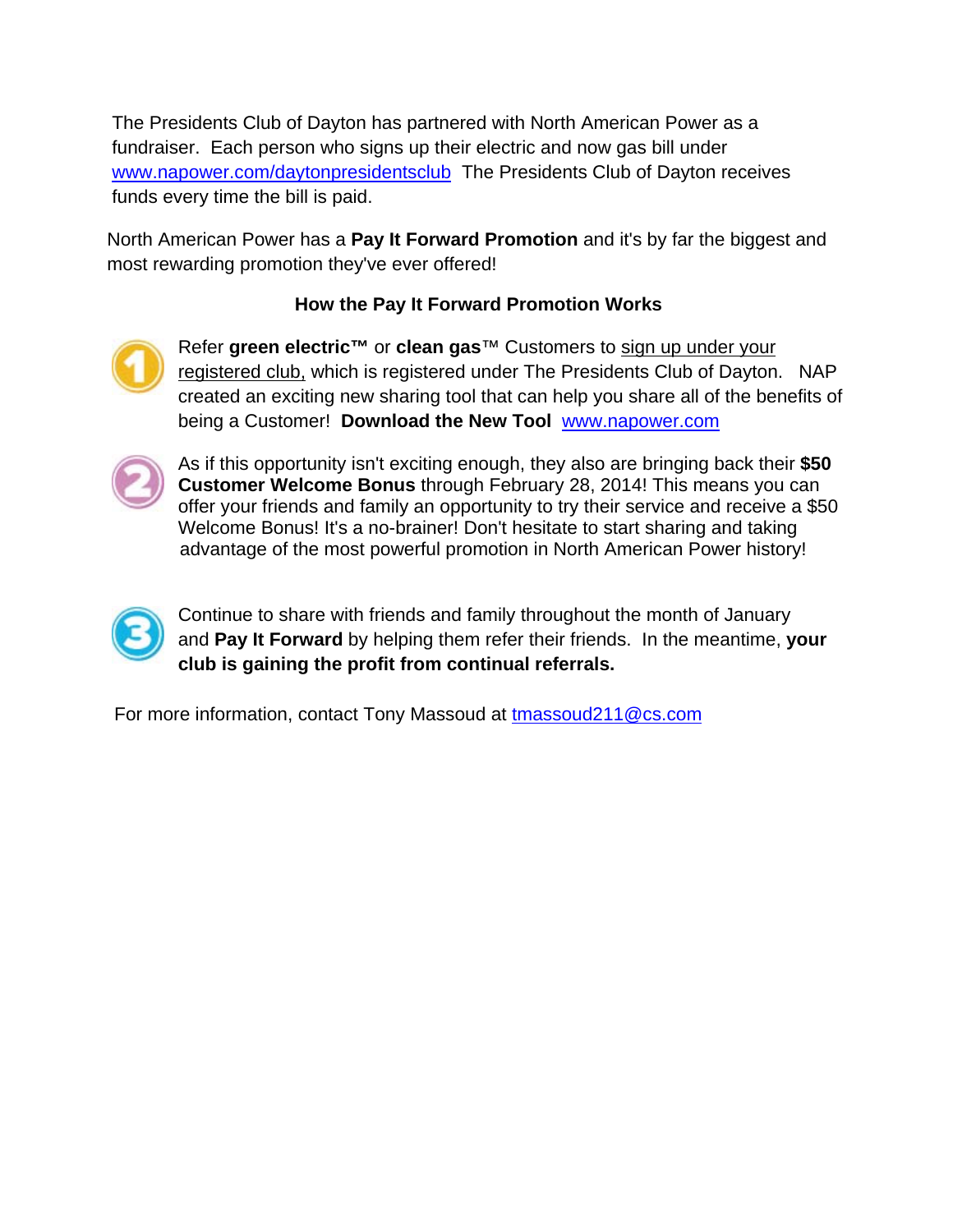

# **March/April 2014 Newsletter**

## **The President's Address:**

Greetings Membership and Board Members:

If you were unable to attend February's meeting, you missed out. The meeting was filled with great information for our clubs to utilize such as computer networking ideas, area opportunities for youth, and local grants within our community. We even had door prizes!

As we look forward to spring, there are many great opportunities for Club members. Beth Short from the Ohio Attorney General's Office conducted a training session on finding out if your nonprofit is in compliance with the new laws. If you missed this opportunity, information is on the website.

Our next regular meeting will be held at the Dayton Masonic Temple on April 16, 2014. Our guest speaker will be Jean Holloway from Aileron, a Mathile Family Company. We will also give away another door prize. I hope to see you all soon.

Sincerely, Phil Plummer, President

## **Presidents Club Board Meeting Update:**

The officers met prior to the February business meeting with discussions of revisions to forms used for membership, newsletter, and award banquet; updating the website and planning the future events.

## *Website Updates/Michael Leibold:*

- Bob Chiles Golf Classic brochure available online to register to golf and/or sponosr
- Method to sign up to receive monthly newsletters electronically
- Current newsletters available to view
- Forms available to download

Remember to:

- $\checkmark$  send your sponsored activities.
- $\checkmark$  subscribe for the PC newsletter.
- $\checkmark$  use the website for registering your events.

Mike Leibold at mleibold@presidentsclubdayton.org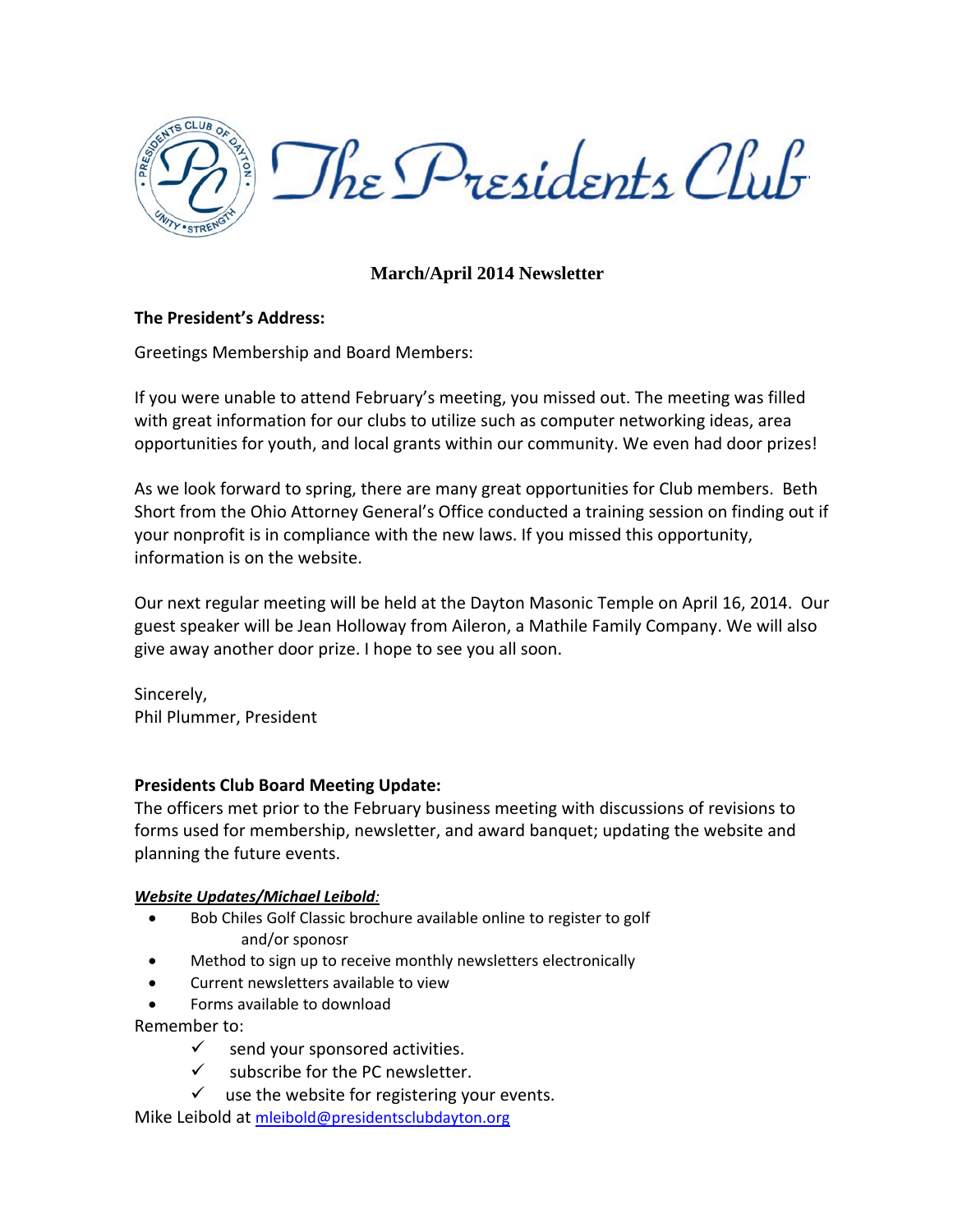## **Presidents Club Meetings:**

At the February 2014 meeting, our guest speakers provided information on how to attract club members and resources for grant applications.

*Carlos "Mr. Leads" Scarpero, Internet Marketing Consultant* presented on electronic networking options to attract club members. You may contact Carlos at 937-572-3713 or cscarpero@gmail.com

*Cindy Davidson, Vice‐President of The Presidents Club of Dayton* presented a list of companies with grant applications on their websites. There are more than 35 grants to obtain money and/or materials for club activities. She provided references to camps children can attend for free. You may contact Cindy at CLDavidson629@aol.com

*At the March 2014 meeting, Beth Short, Ohio Attorney General's Office* Beth presented why should and how does non-profit organizations register as a charitable organization. It is highly recommended for non-profits to register as soon as possible or pay high penalties.

# *PLEASE NOTE:*

*Next business meeting is April 16th at 12 noon at the Dayton Masonic Center with a special speaker and door prize.* 

*The Membership Renewal Form is attached*, please fill out and send with the annual dues. We "thank you" in advance for your commitment to The Presidents Club of Dayton!! Your support helps us to offer these wonderful events.

**The Volunteer of the Year Awards Nomination Form is attached**, please fill out completely and send as soon as possible. As you will notice, we are requesting a few words of why you are nominating your volunteer to receive the award to add to the program.

# **The CLOH award committee is proud to announce:**

" After several years of hoping to coordinate the busy schedules of Mary & Clay Mathile with the annual award event, the Presidents Club Citizen Legion of Honor Awards Committee has selected Mary & Clay Mathile as the organization's 2014 recipients. The annual award will be bestowed to the Mathiles on Thursday, October 2, 2014 at the annual luncheon at the Dayton Convention Center. The details of the event are in the planning stages. All Presidents Club member organizations, as well as the public, will be invited to attend this special event. We are very proud of the opportunity to share with the community the great service this couple has given to our region."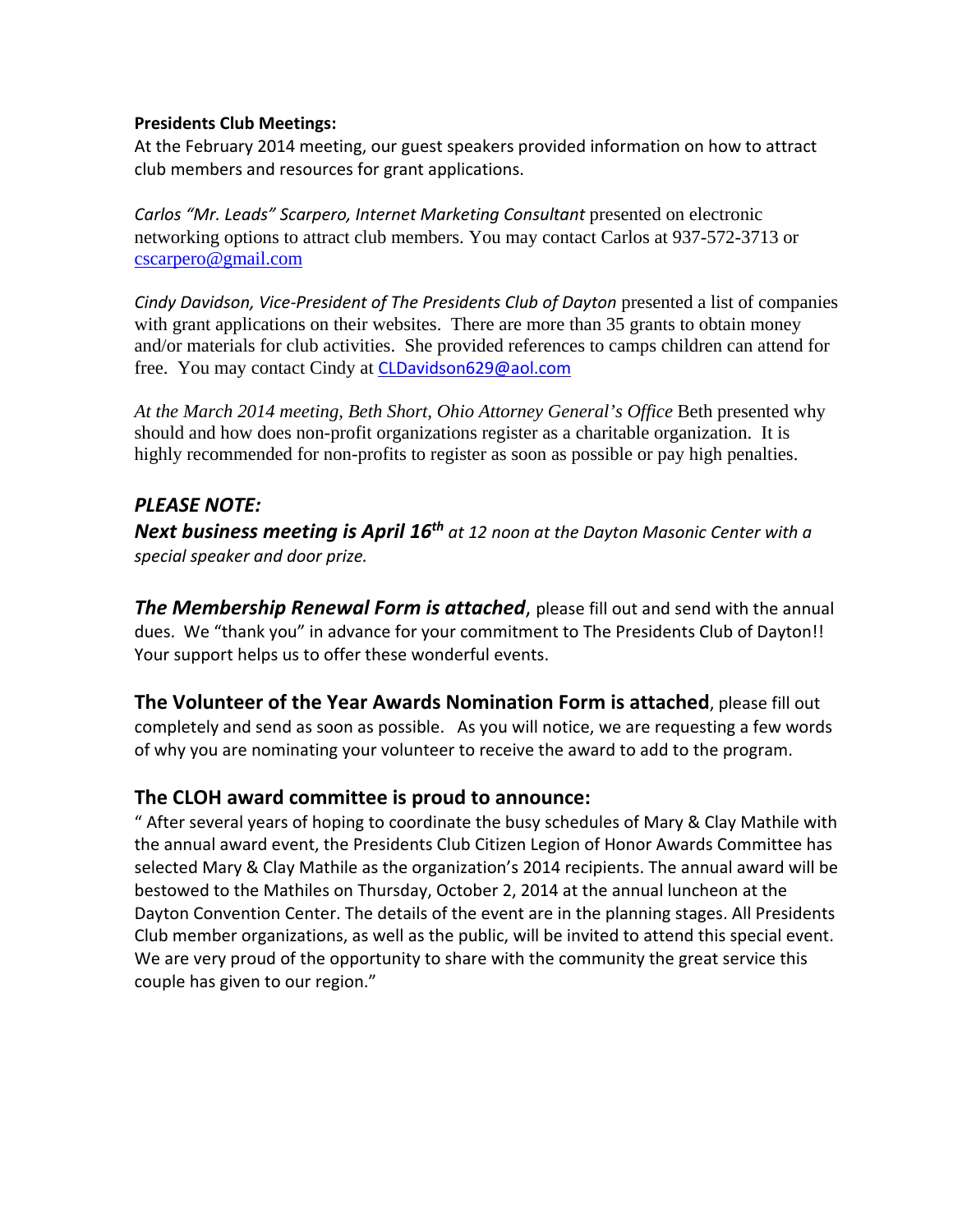# **Save the Dates for the following events:**

- *The Bob Chiles Golf Classic – MMAA/PC May 9, 2014*. This fundraiser is to support the WPAFB Fisher/Nightingale House and other Base related organizations. *See the attached brochure for the opportunity to sign up to golf and/or be a sponsor!* Help us support a worthy service for our military families away from home dealing with loved ones who are hospitalized.
- *Outstanding Volunteer of the Year Recognition Breakfast*‐ *May 15, 2014 at 7:00 AM* at the Presidential Banquet Center. An opportunity as members of the Presidents Club of Dayton to recognize a member of your club for the fantastic volunteer work they do. **See the attached nomination form and send it in by the deadline date of May 2nd**. We are enhancing the program by adding a brief description of why the member was nominated.
- *Citizen Legion of Honor Awards Luncheon*‐ October 2, 2014 at 10:30 AM (Reception) 11:30 AM (Luncheon) at the Dayton Convention Center.

The Presidents Club of Dayton Board Members look forward to seeing you at the events listed above!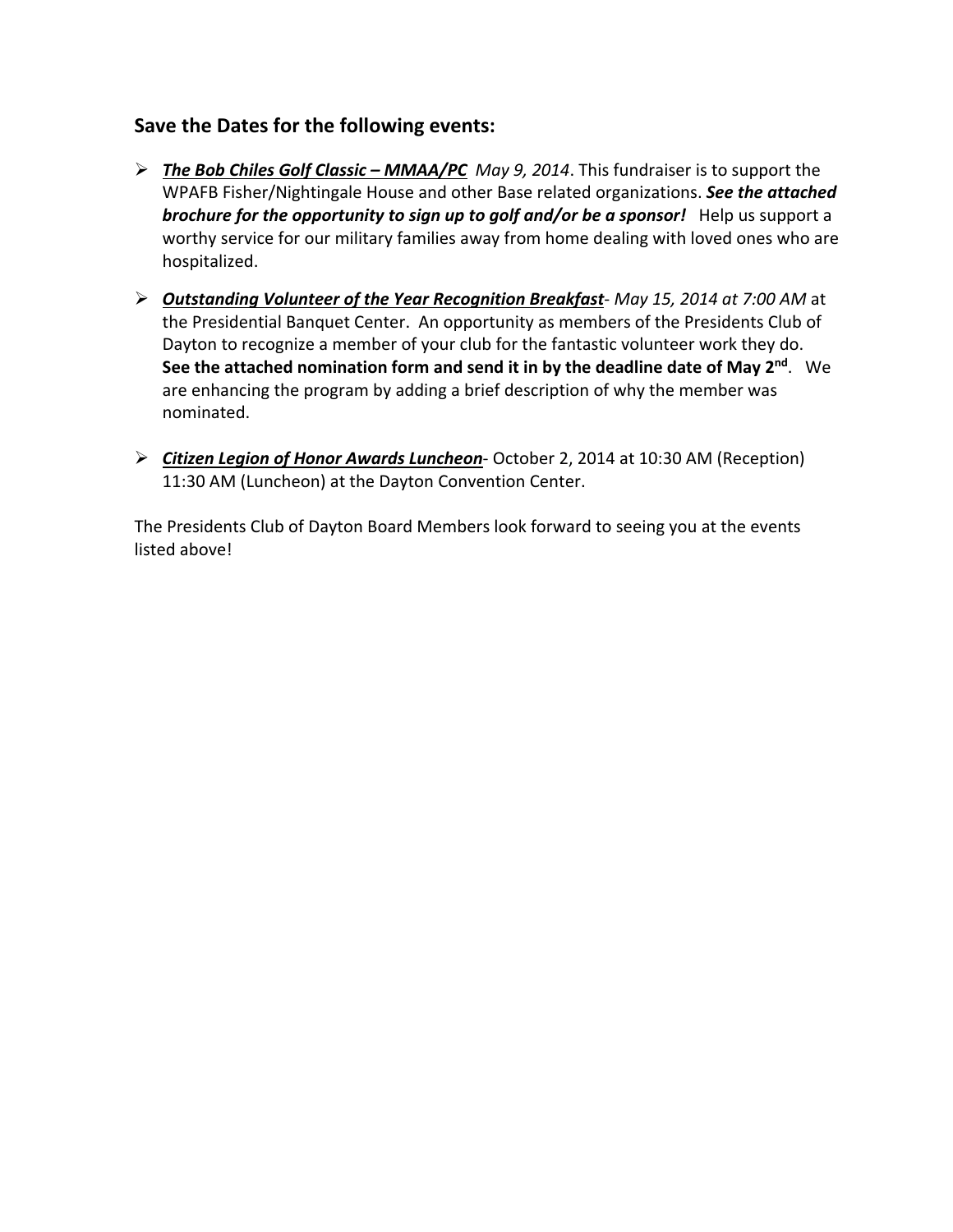

## **Summer 2014 Newsletter**

#### **The President's Address:**

Greetings Membership and Board Members:

I would like to thank those of you who attended our MMAA/PC annual golf outing that was held on May 9, 2014. Your participation in this annual event has helped to fund the WPAFB Fisher /Nightingale house by providing temporary housing to our military families while a loved one is hospitalized.



Please mark your calendars and reserve your tables for our annual Presidents Club Citizen Legion of Honor Awards presentation to be held on Thursday, October 2nd at 11:30 AM at the Dayton Convention Center.

After several years of hoping to coordinate the busy schedules of Mary and Clay Mathile with the annual award event, The Presidents Club Citizen Legion of Honor Awards committee has announced the selection of Mary and Clay Mathile as the organization's 2014 recipients. We are very proud of the opportunity to share with the community the great service this couple has given the region through the years. Hope to see you all there.



Our next regular meeting will be held at the Dayton Masonic Center on August 20, 2014 at 12:00 noon. Please join us for lunch and good friends.

Sincerely,

Phil Plummer, President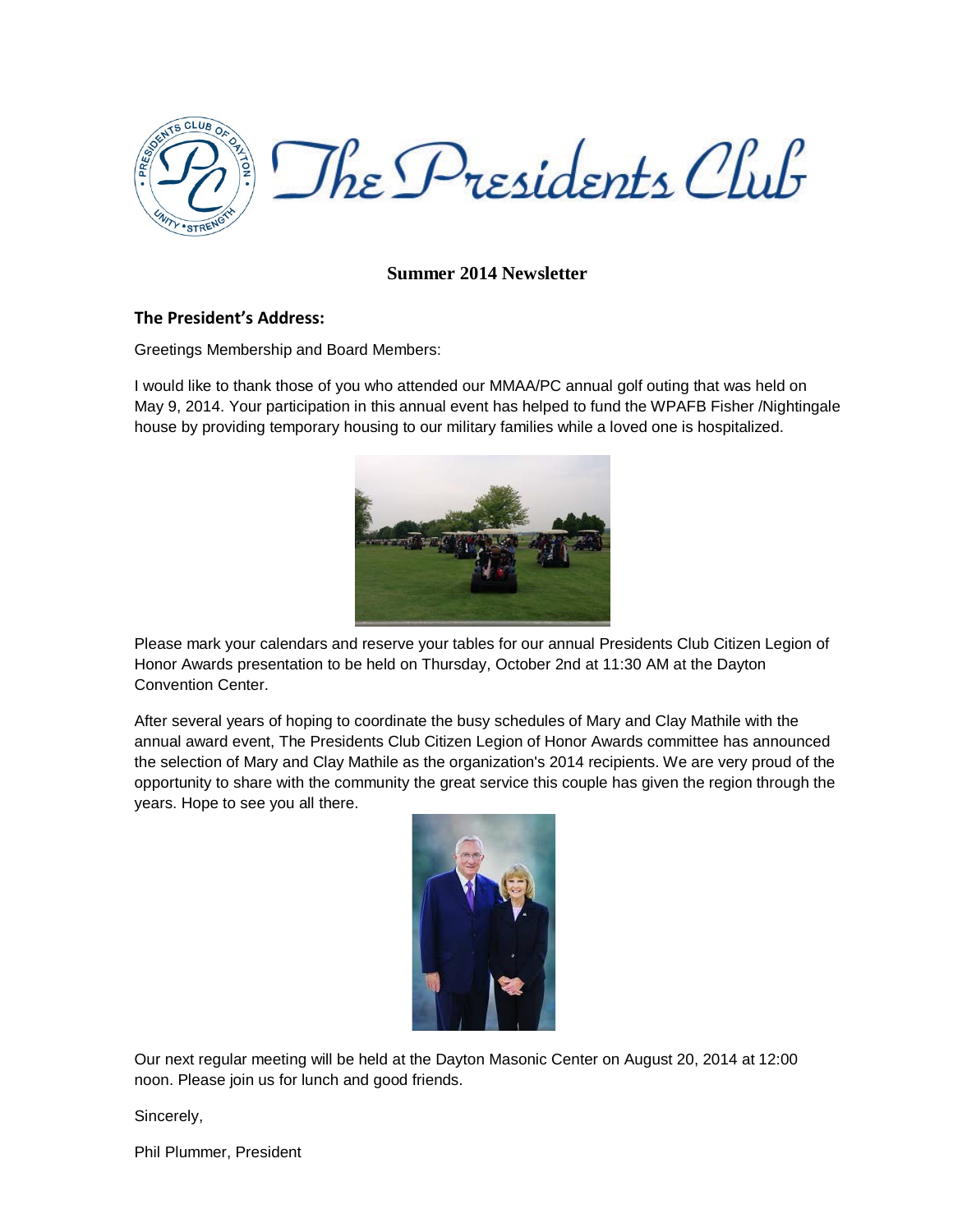## **Presidents Club Board Meeting Update:**

The officers are in the process of updating our website, including pictures of the 2014 Volunteer of the Year Recognition Breakfast and planning of the CLOH luncheon.

## *Website Updates/Michael Leibold:*

- Sign up to receive monthly newsletters electronically
- Forms available to download
- Remember to:
	- $\checkmark$  send your sponsored activities.
	- $\checkmark$  subscribe for the PC newsletter.
	- $\checkmark$  use the website for registering your events.

Mike Leibold at [mleibold@presidentsclubdayton.org](mailto:mleibold@presidentsclubdayton.org)

## **Presidents Club Meetings:**

The Volunteer of the Year Award Recognition Breakfast was well attended and full of laughter with Jim Bucher as our guest speaker. View the pictures on the website.



At the June 2014 business meeting, our guest speaker *Khaldijah Ali, Circle of Vision Keepers*  presented on services and where to donate toys and winter clothing hats, scarves, and gloves for children in the Montgomery County Youth Services Program. You may contact Khaldijah at 937-409-7887 or [circleofvisionkeepers@yahoo.com](mailto:circleofvisionkeepers@yahoo.com)

## *PLEASE NOTE:*

*Next business meeting is August 20th at 12 noon at the Dayton Masonic Center with a special speaker and door prize.*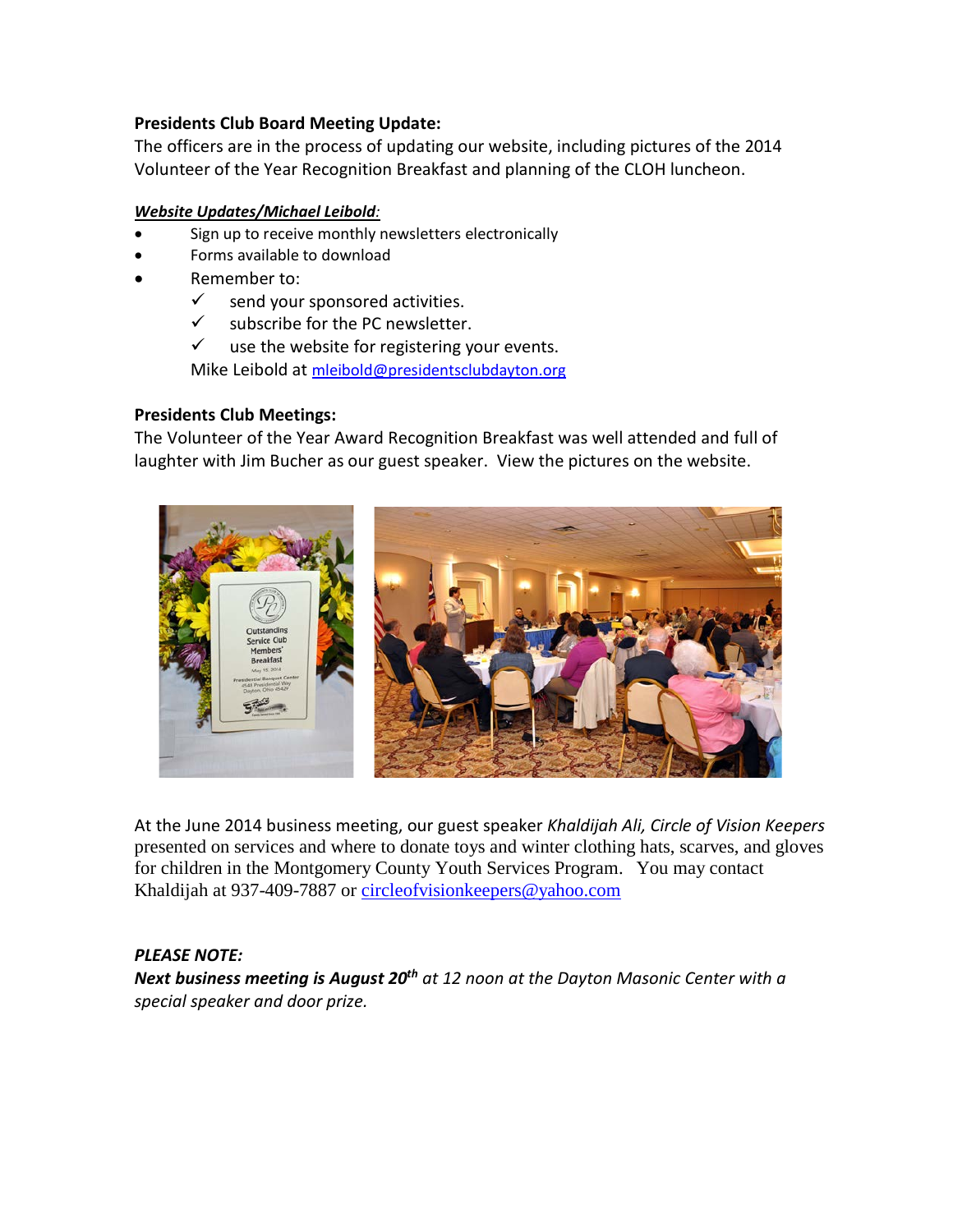# **Save the Dates on your calendars for the following events:**

- *Presidents Club of Dayton business and speaker meetings for 2014-* August 20th, September 17<sup>th</sup>, October 15<sup>th</sup>, and November 19<sup>th</sup>.
- *Citizen Legion of Honor Awards Luncheon* October 2, 2014 at 10:30 AM (Reception) 11:30 AM (Luncheon) at the Dayton Convention Center**.** *All club presidents will be receiving tickets in the mail soon to reserve your table for this event.*
- *The Bob Chiles Golf Classic – MMAA/PC* -*May 8, 2015*. This fundraiser is to support the WPAFB Fisher/Nightingale House and other Base related organizations. *See the attached brochure for the opportunity to sign up to golf and/or be a sponsor!* Help us support a worthy service for our military families away from home dealing with loved ones who are hospitalized.
- *Outstanding Volunteer of the Year Recognition Breakfast May 14, 2015 at 7:00 AM* at the Presidential Banquet Center. An opportunity as members of the Presidents Club of Dayton to recognize a member of your club for the fantastic volunteer work they do.

The Presidents Club of Dayton Board Members look forward to seeing you at the events listed above!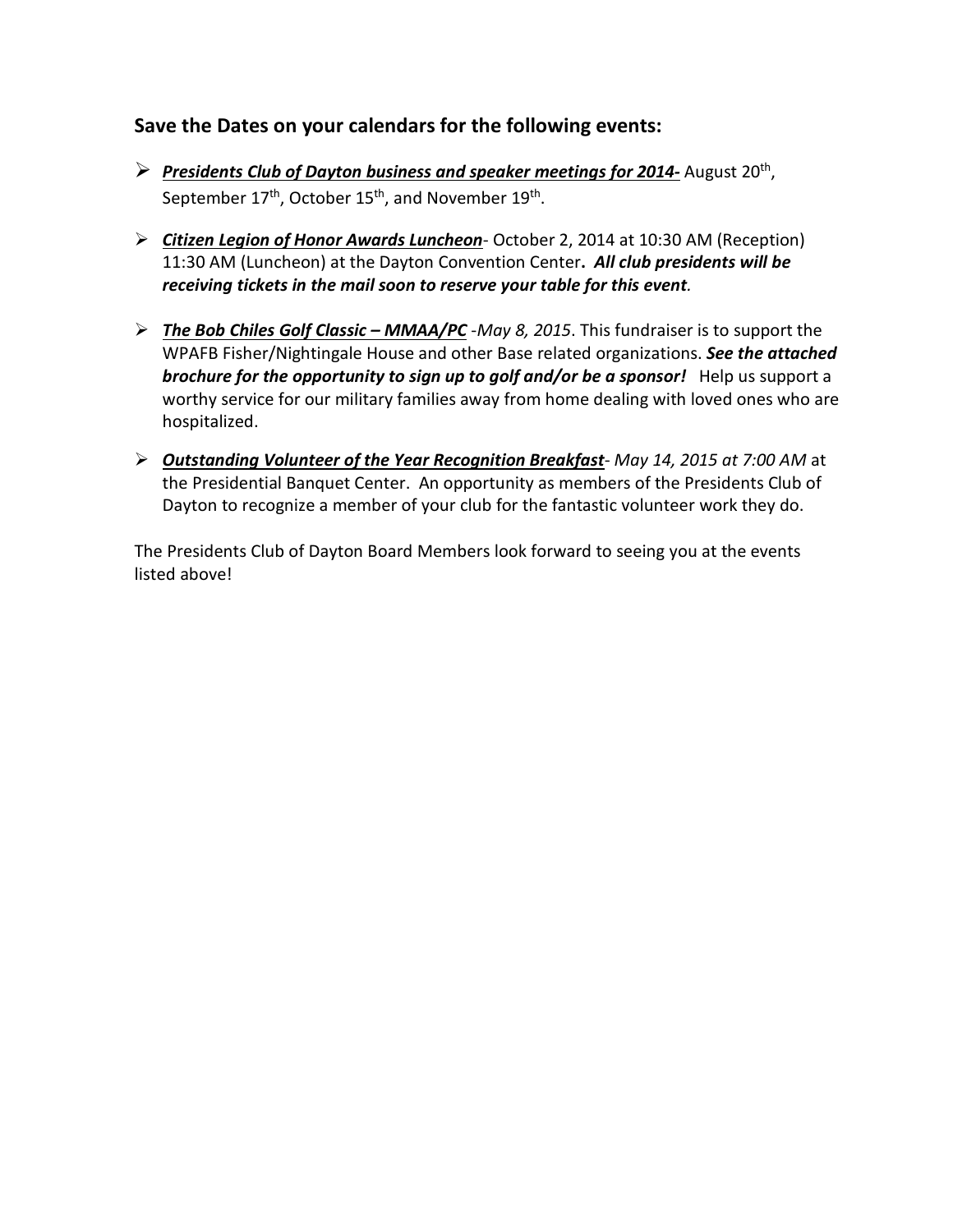

## **September 2014 Newsletter**

## **The President's Address:**

Greetings Membership and Board Members:

I would like to personally thank those of you who contributed as sponsors to our annual Citizen Legion of Honor Award luncheon. To date, we are close to 60 sponsors! This year's award luncheon, which will be held on Thursday, October 2 at the Dayton Convention Center, is already proving to be very successful in attendance. Your club's officers should have received their ticket packets in the mail this week. Please RSVP to reserve your club's table. Also, please bring your club banner to the Dayton Convention Center by Wednesday, October 1 so they can proudly be displayed.

The 2014 recipients of the Citizen Legion of Honor Award are Mary and Clay Mathile. We are proud to have this opportunity to recognize their astounding volunteer service and commitment to the community. I truly believe this will be a very memorable event.

Sincerely, Phil Plummer, President



**Presidents Club Board Update:**

**The board requests club members to volunteer to help at the CLOH Luncheon. With the highest attendance ever, we need assistance to greet guests, gather tickets, handout parking passes, seat guests. We would greatly appreciate it. Please contact Belinda Huffman[, belinda616@aol.com](mailto:belinda616@aol.com) or call 947-2700 if you can help.**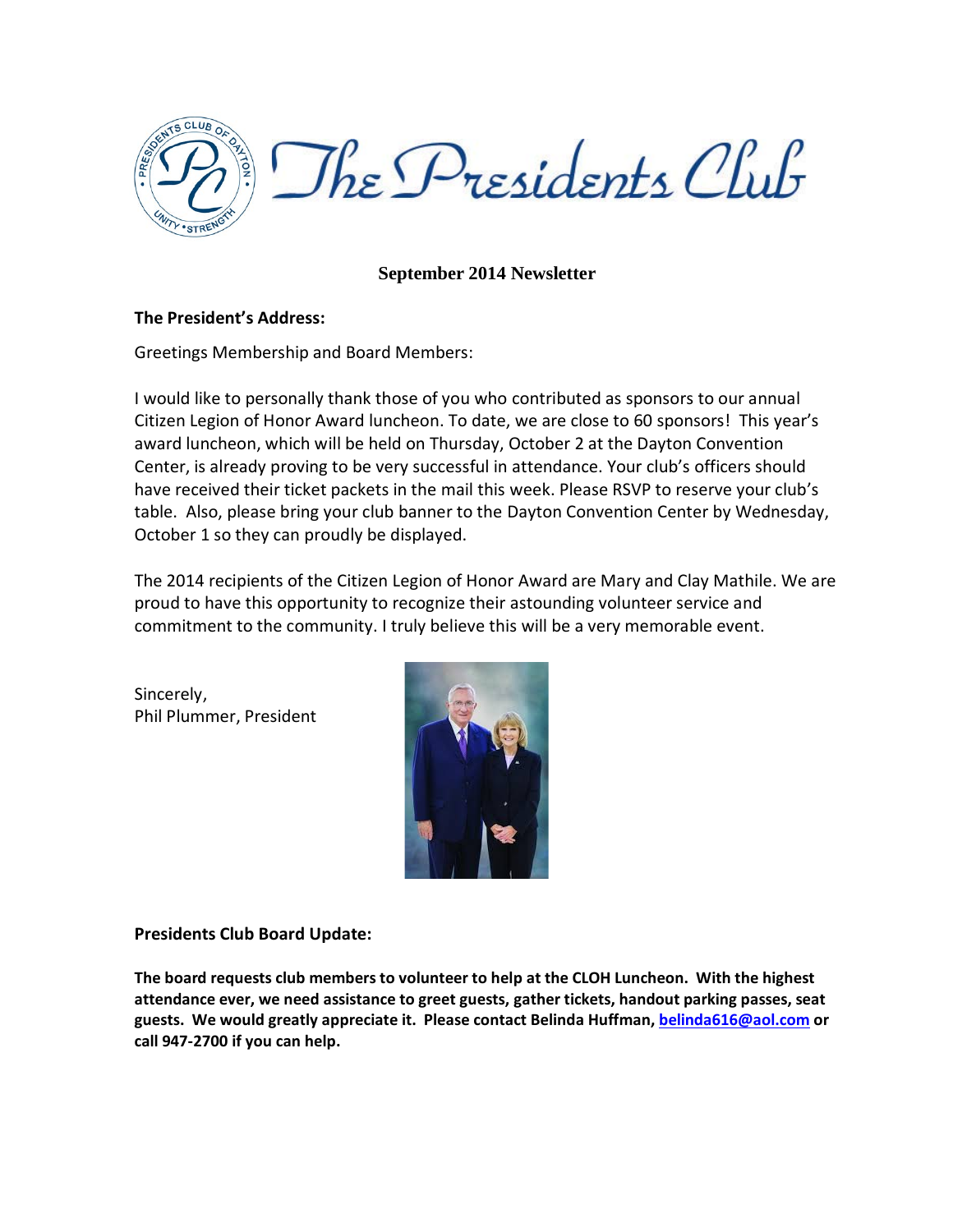### *Website Updates/Michael Leibold:*

- Sign up to receive monthly newsletters electronically
- Forms available to download
- Remember to:
	- $\checkmark$  send your sponsored activities.
	- $\checkmark$  subscribe for the PC newsletter.
	- $\checkmark$  use the website for registering your events.

Mike Leibold at [mleibold@presidentsclubdayton.org](mailto:mleibold@presidentsclubdayton.org)

## **Presidents Club Meetings:**

At our September meeting, we had two guest speakers:

*Joseph Tuss, County Administrator for Montgomery County* presented on Human Services Levy. Montgomery County serves more than 50,000 children, seniors, and families from every community in county, funding is critical for effective, life-changing services. You may contact Joe at 937-496-7205 or [tussj@mcohio.og](mailto:tussj@mcohio.og)

John Patterson, Chief Development Officer for Homefull presented on the Homefull Services, offering comprehensive continuum of care and services, from homelessness prevention to permanent housing. You may contact John at 937-293-1945 ext.535 or [johnp@homefull.org](mailto:johnp@homefull.org)

*PLEASE NOTE: The business meeting in October is during the CLOH luncheon. The two attached flyers to support clubs community fundraising efforts.* 

# **Save the Dates on your calendars for the following events:**

- *Citizen Legion of Honor Awards Luncheon* October 2, 2014 at 10:30 AM (Reception) 11:30 AM (Luncheon) at the Dayton Convention Center**.** *All club presidents should have received tickets in the mail to reserve your table for this event.*
- *Presidents Club of Dayton business and speaker meeting for 2014-* November 19th.
- *The Bob Chiles Golf Classic – MMAA/PC* -*May 8, 2015*. This fundraiser is to support the WPAFB Fisher/Nightingale House and other Base related organizations. *See the attached brochure for the opportunity to sign up to golf and/or be a sponsor!* Help us support a worthy service for our military families away from home dealing with loved ones who are hospitalized.
- *Outstanding Volunteer of the Year Recognition Breakfast May 14, 2015 at 7:00 AM* at the Presidential Banquet Center. An opportunity as members of the Presidents Club of Dayton to recognize a member of your club for the fantastic volunteer work they do.

The Presidents Club of Dayton Board Members look forward to seeing you at the events listed above!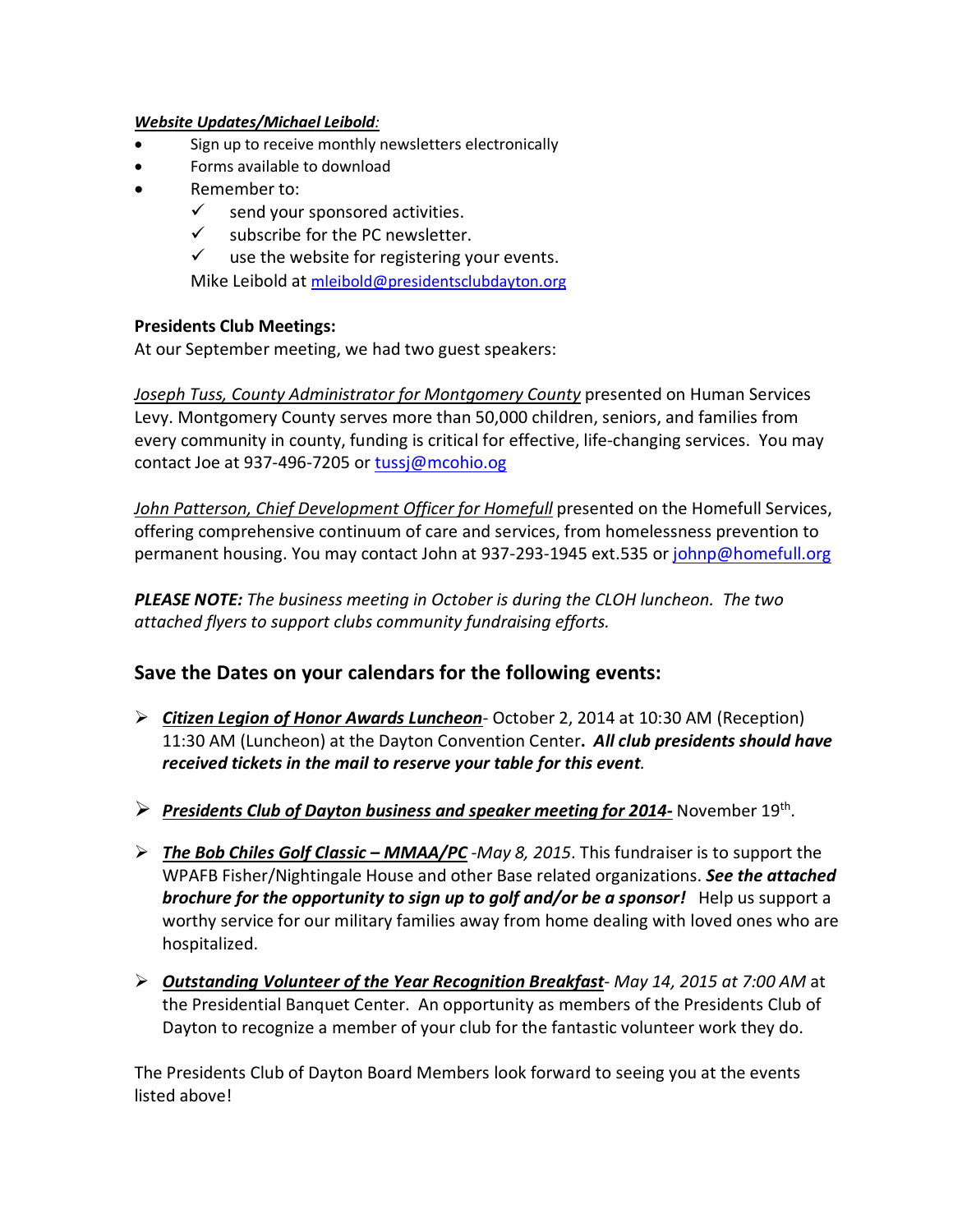

## **October 2014 Newsletter**

## **The President's Address:**

Greetings Membership and Board Members:

I would like to thank those of you who attended our annual Citizen Legion of Honor award luncheon. This year's luncheon proved to be a record breaking attendance of well over 800 attendees. Please be thinking about who you may want to submit for our next Citizen Legion of Honor award.

Our membership clubs are very important to us. As we look ahead to the year 2015, I would like to extend an invitation to our membership clubs to provide us with comments and ideas. This will provide us with the opportunity to best serve our membership. Please send your comments and ideas to President elect Cindy Davidson at [cldavidson629@aol.com.](mailto:cldavidson629@aol.com)

Our next meeting will be held on November 19, 2014 at the Dayton Masonic Temple and will begin at 11:30 A.M. Please join us in fellowship and I hope to see you there.

Sincerely,

Phil Plummer, President



**Additional pictures will be on the Presidents Club of Dayton Website**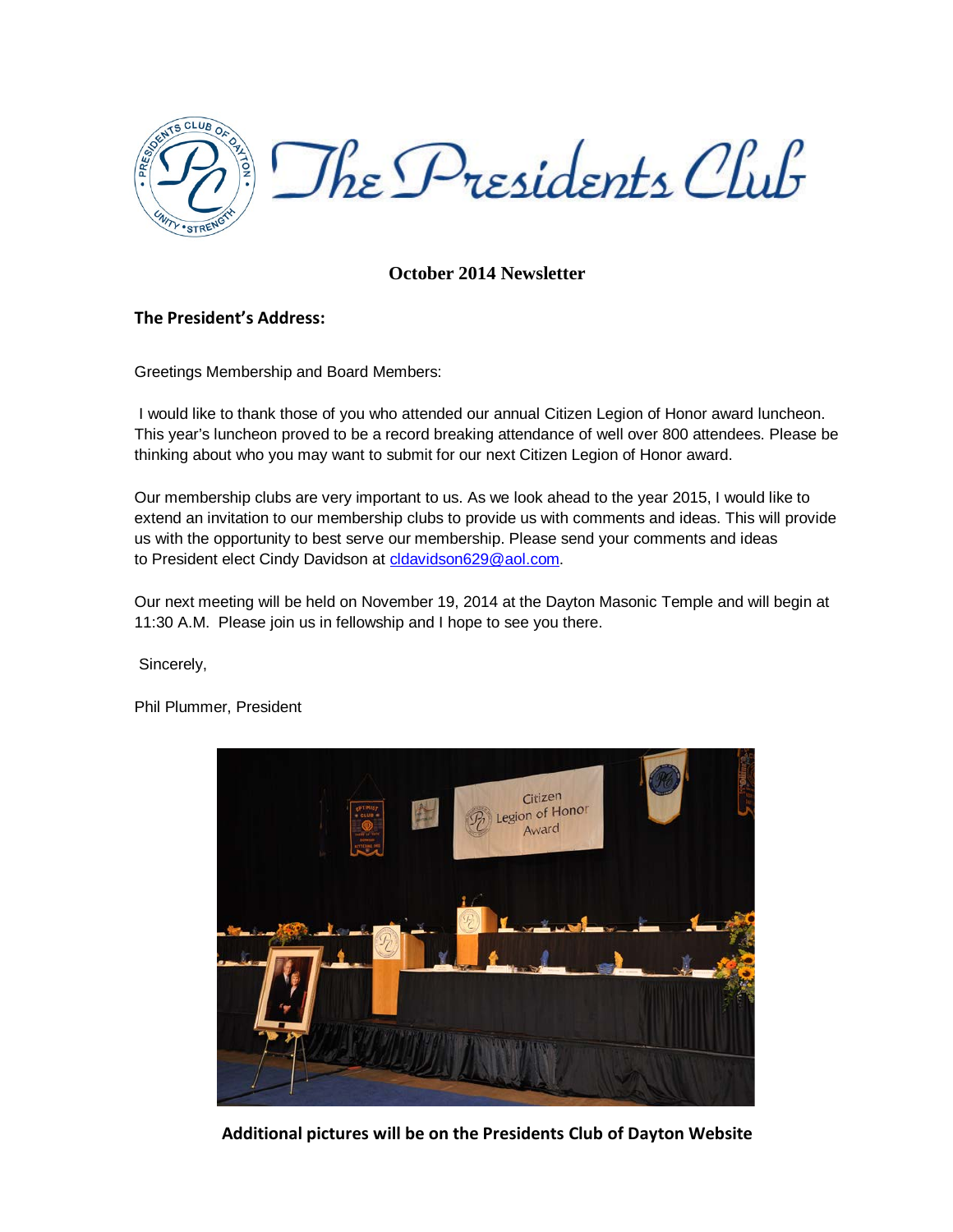## **Presidents Club Board Update:**

The Officers of the Board would like your participation at the next business meeting to discuss opportunities to grow and collaborate.

## *Website Updates/Michael Leibold:*

- Sign up to receive monthly newsletters electronically
- Forms available to download
- Remember to:
	- $\checkmark$  send your sponsored activities.
	- $\checkmark$  subscribe for the PC newsletter.
	- $\checkmark$  use the website for registering your events.

Mike Leibold at [mleibold@presidentsclubdayton.org](mailto:mleibold@presidentsclubdayton.org)

## **Community Service Club Collaborations:**

*Riverdale Optimist Club Annual Luncheon Raffle-* Members of *Altrusa Club of Dayton* attended the luncheon and in turn members of *Riverdale Optimist Club* attended the *Altrusa Club of Dayton Annual Auction.* 

*Civitian/United Rehabilitation Service Christmas Candy Wreaths***-** Sells wreaths for community service club members to help raise funds for URS.

*Altrusa Club of Dayton* members donated numerous school supplies needed for the *Miami County Sheriff PAAL Youth Program.* 

*More needs can get met, if collaboration can become a tradition!* What program do you have a need for or a fundraiser that community service club members would attend? Please contact Belinda Huffman, Past President at [belinda616@aol.com](mailto:belinda616@aol.com) Belinda will email the information to club presidents, place information on the website and in the newsletter.

# **Save the Dates on your calendars for the following events:**

- *Presidents Club of Dayton business and speaker meeting for 2014-* November 19th at the Dayton Masonic Center with lunch (can order buffet or from the menu) and fellowship at 11:30 AM, meeting beginning promptly at noon.
- *The Bob Chiles Golf Classic – MMAA/PC* -*May 8, 2015*. This fundraiser is to support the WPAFB Fisher/Nightingale House and other Base related organizations. *See the attached brochure for the opportunity to sign up to golf and/or be a sponsor!* Help us support a worthy service for our military families away from home dealing with loved ones who are hospitalized.
- *Outstanding Volunteer of the Year Recognition Breakfast May 14, 2015 at 7:00 AM* at the Presidential Banquet Center. An opportunity as members of the Presidents Club of Dayton to recognize a member of your club for the fantastic volunteer work they do.

The Presidents Club of Dayton Board Members look forward to seeing you at the events listed above!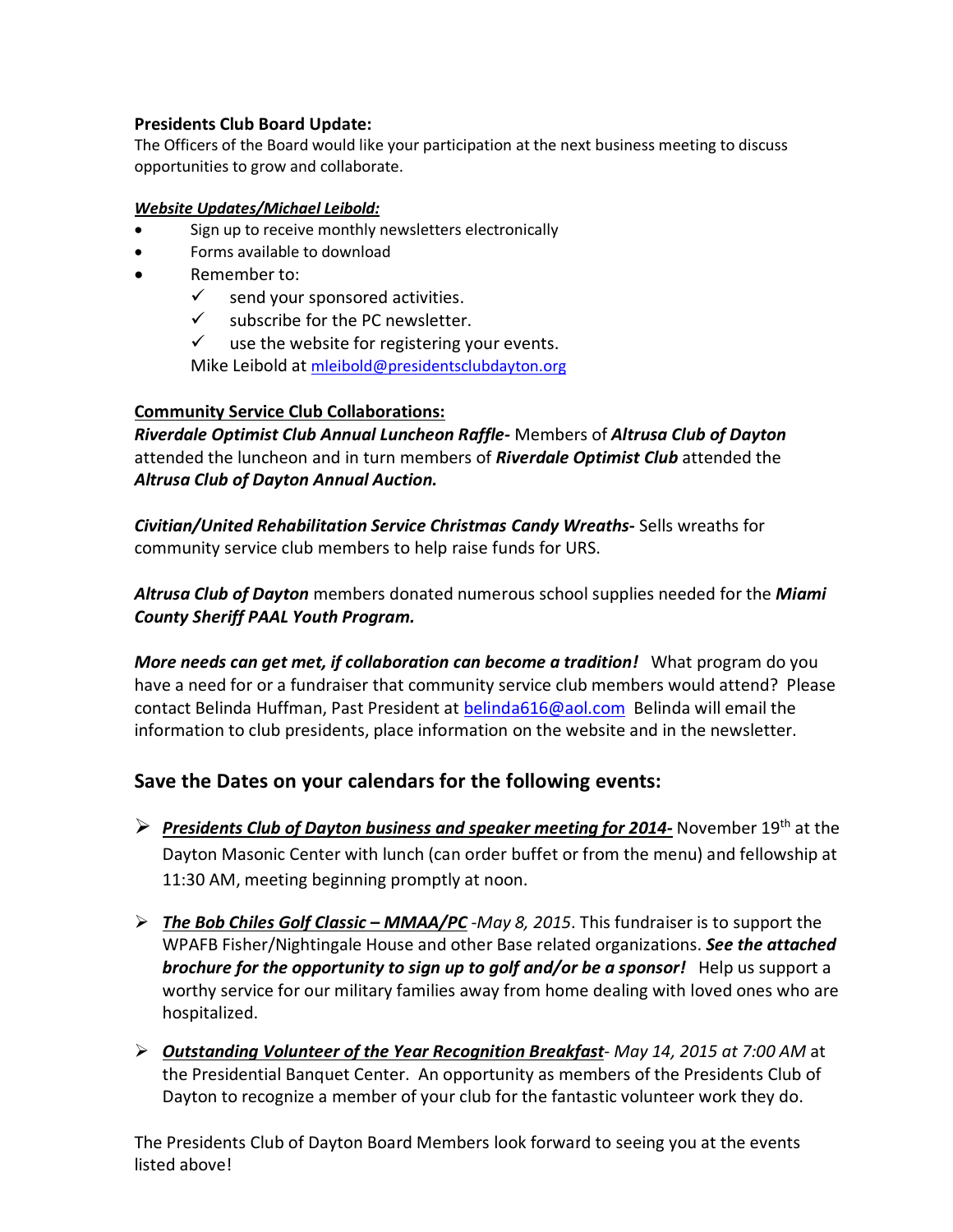

### **December 2014 Newsletter**

#### **The President's Address:**

Greetings Membership and Board Members:

I would like to thank each and every one of our membership clubs for their continued support and contributions on behalf of The Presidents Club. As this year comes to a close, I can reflect on the year 2014 and can say we have certainly had a lot of accomplishments. Starting with our annual awards Breakfast and ending with the Citizens Legion of Honor awards. From start to finish we have shared laughs, memories and talents. I look forward with great hope that 2015 will be our best year yet.

Our membership clubs are very important to us. I would like to extend an open invitation for our membership to share with us any comments and ideas you may have to better serve you our members and our community. Any suggestions for partnership's and community outreach would be greatly appreciated. Please send your comments and ideas to Vice President Cindy Davidson at [cldavidson629@aol.com](mailto:cldavidson629@aol.com).

Our next meeting will be held on January 21, 2015 at the Dayton Masonic Temple and will begin at 11:30 A.M. Please join us in fellowship and I hope to see you there.

Happy Holidays to you and your families.

Sincerely,

Phil Plummer, President

Sincerely, Phil Plummer, President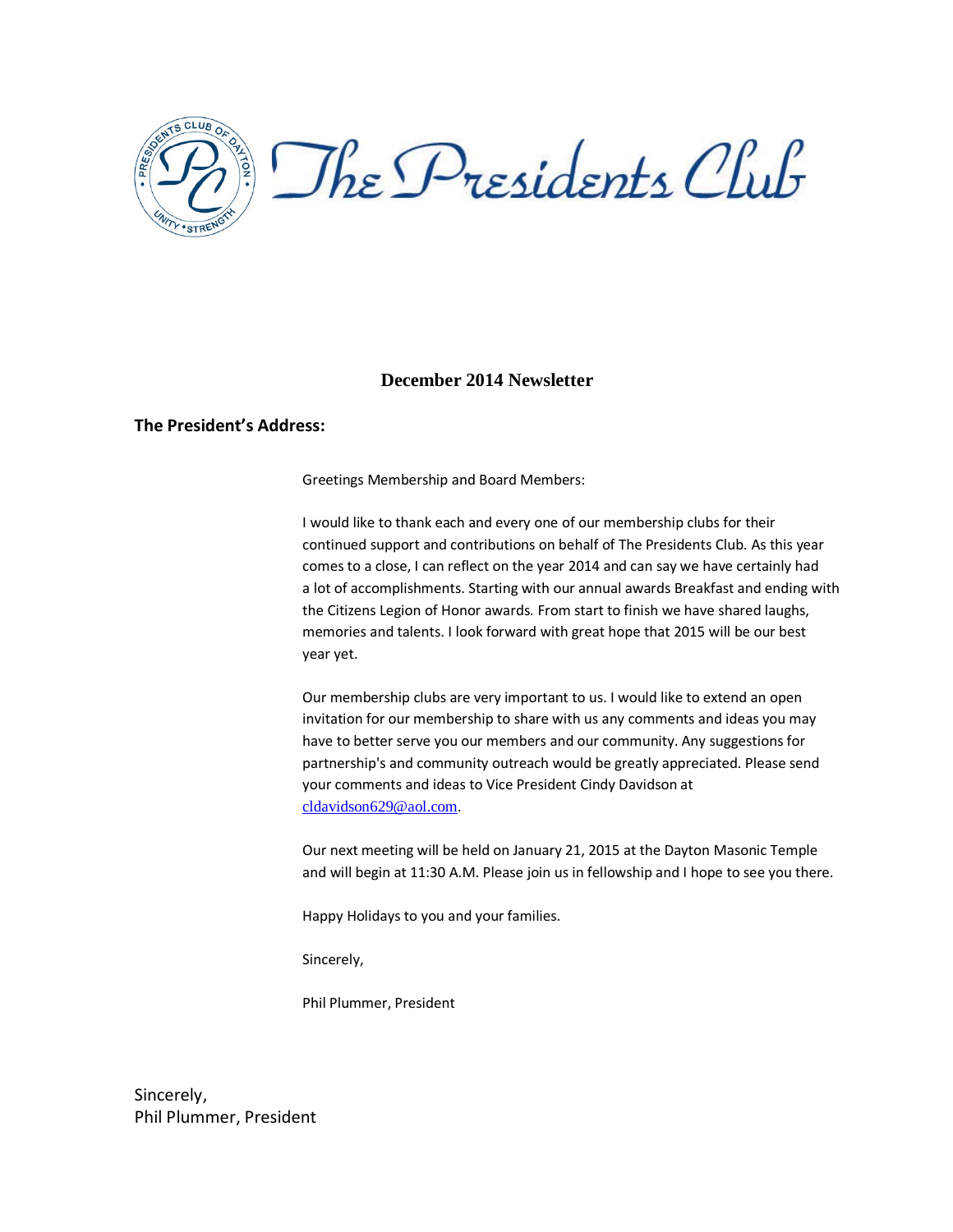### **Presidents Club Board Update:**

Jerry Pfiefer presented Sheriff Plummer with a check for \$977 for our share of the net proceeds with the Miami Valley Military Association. It was 21% vs 89% that MVMA received. Jerry asked that if the PCoD cannot provide a volunteer for this next golf outing, they will keep 100% of the net proceeds. The Fisher Nightingale House received \$10,000. Over the years, \$95,000 has been donated to the Fisher House from our two organizations.

It is recommended that all the clubs be contacted for volunteers and notify Jerry Pfiefer by early January. If no one volunteers, PCoD will continue to be recognized as though there was Presidents Club Participation. Last golf outing, Alan Schmidlap did the PCoD work. The revenue generated is tracked by organization and the PCoD delivered 21% of the revenues. If anyone wants to be the main contact or service club would like to volunteer, the Presidents Club would benefit from this and if multiple members from a club participate, a percentage of the net proceeds to the Presidents Club would be considered to a project the club has taken on. Vice President and Past President, Presidents Club Rod Raines has agreed to help with next year's golf event and will approach his club the Downtown Dayton Lions Club for help. He won't be alone because Tony Massoud has also offered to help in needed. Any other Service Club Members who would like to be part of this great team please let us know.

#### *Website Updates/Michael Leibold:*

- Sign up to receive monthly newsletters electronically
- Forms available to download
- Remember to:
	- $\checkmark$  send your sponsored activities.
	- $\checkmark$  subscribe for the PC newsletter.
	- $\checkmark$  use the website for registering your events. Mike Leibold at [mleibold@presidentsclubdayton.org](mailto:mleibold@presidentsclubdayton.org)

Please visit our website and confirm your club's information is correct and let Mike Leibold know the changes you have. Go to Members page and select your club: <http://presidentsclubdayton.org/index.php/member> or <http://presidentsclubdayton.org/>

## **Presidents Club Meetings:**

At our November meeting, we had an open forum with club members and there were no speakers, the consensus is having speakers at the luncheons is very important so their clubs can select programs for the future.

The current Presidents Club Treasurer is David M. Klopfer, CPA with Clark Schaefer and Hackett in Cincinnati who has served our club extremely well over the past years. The board accepted his resignation effective December 31st.

John Keller will be the PCoD's new treasurer and will take over Dave's responsibilities. John Keller is his Firm's audit partner and business assurance partner, 44 years' experience at Manning & Associates CPAs, LLC (38 years in public accounting).